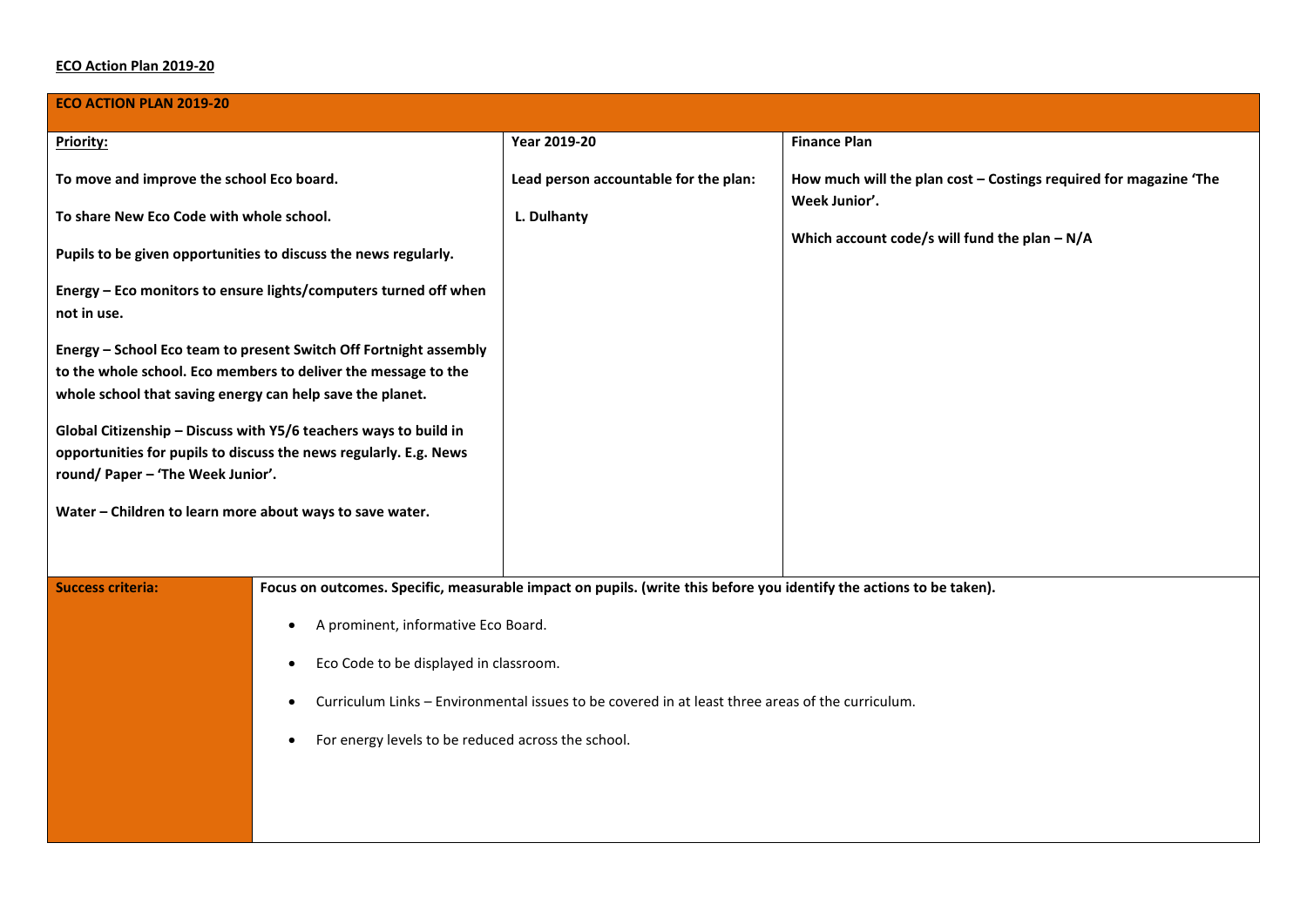| <b>Action</b>                                                                         |                                                                                 |       |             | Lead person<br>accountable for the | <b>Time Scale</b>          |                            | <b>Training/CPD</b>   | <b>Resources/Costs/Time</b> |
|---------------------------------------------------------------------------------------|---------------------------------------------------------------------------------|-------|-------------|------------------------------------|----------------------------|----------------------------|-----------------------|-----------------------------|
|                                                                                       |                                                                                 |       | action      |                                    | <b>Start and End dates</b> | needs                      |                       |                             |
|                                                                                       | To form a new Eco Committee for the school year 2019-20.                        |       | L. Dulhanty |                                    | Sept 2019 - July           |                            |                       | Half Termly meeting with    |
|                                                                                       |                                                                                 |       |             |                                    | 2020                       |                            |                       | the new Eco team.           |
| To carry out an environmental review with the school Eco team.                        |                                                                                 |       | L. Dulhanty |                                    | Sept 2019 - July           |                            |                       | Time out of class with Eco  |
|                                                                                       |                                                                                 |       |             |                                    | 2020                       |                            |                       | team                        |
|                                                                                       | Eco Team to share the new Eco Code with the whole school.                       |       |             | L. Dulhanty & Eco                  | November 2019              |                            |                       | Assembly time               |
|                                                                                       |                                                                                 |       | Team        |                                    | (During Switch off         |                            |                       |                             |
|                                                                                       |                                                                                 |       |             |                                    | fortnight assembly).       |                            |                       |                             |
|                                                                                       | To move and improve the school Eco Board by using the model of good practise on |       | L. Dulhanty |                                    | October 2019               |                            |                       |                             |
| Eco website.                                                                          |                                                                                 |       |             |                                    |                            |                            |                       |                             |
| To update evidence file of pupils work demonstrating links between the Eco School     |                                                                                 |       | L.Dulhanty  |                                    | Sept 2019 - July           |                            |                       | Time out of class.          |
| programme and the National Curriculum.                                                |                                                                                 |       |             |                                    | 2020                       |                            |                       |                             |
| Litter - Pupils to take part in a half termly litter pick.                            |                                                                                 |       | L. Dulhanty |                                    | Sept 2019 - July           |                            |                       | <b>Break Times</b>          |
|                                                                                       |                                                                                 |       |             |                                    | 2020                       |                            |                       |                             |
| Energy - To monitor the amount of energy used in school. Eco monitors to be           |                                                                                 |       |             | L.Dulhanty & Eco                   | Sept $2019 - July$         |                            |                       |                             |
| responsible for collecting data on the number of lights left on, computers left on at |                                                                                 |       | monitors    |                                    | 2020                       |                            |                       |                             |
| the same time each week. (A recording grid to be created).                            |                                                                                 |       |             |                                    |                            |                            |                       |                             |
| Energy - Pupils to take part in energy saving programme 'Switch Off Fortnight'.       |                                                                                 |       |             | L. Dulhanty & Eco                  | November 2019              |                            |                       | <b>Assembly Time</b>        |
| Members of Eco Team to present assembly to the whole school.                          |                                                                                 |       | Team        |                                    |                            |                            |                       |                             |
| Waste - A central place in school for staff / pupils to put waste plastic.            |                                                                                 |       | L. Dulhanty |                                    | Autumn Term 2019           |                            |                       |                             |
| Global Citizenship - Children to be given the opportunities to discuss the news       |                                                                                 |       |             | L. Dulhanty & A. Rigby             | Sept 2019 - July           |                            | Costings required for |                             |
| regularly. Look into the possibility of purchasing the children's newspaper 'The      |                                                                                 |       |             | (English co-ordinator)             | 2020                       |                            |                       | magazine.                   |
| Week Junior' for pupils in Years 5 and 6.                                             |                                                                                 |       |             |                                    |                            |                            |                       |                             |
| <b>Monitoring</b>                                                                     |                                                                                 |       |             |                                    |                            |                            |                       |                             |
| Who                                                                                   | What                                                                            | Where |             | When                               |                            | <b>External Validation</b> |                       |                             |